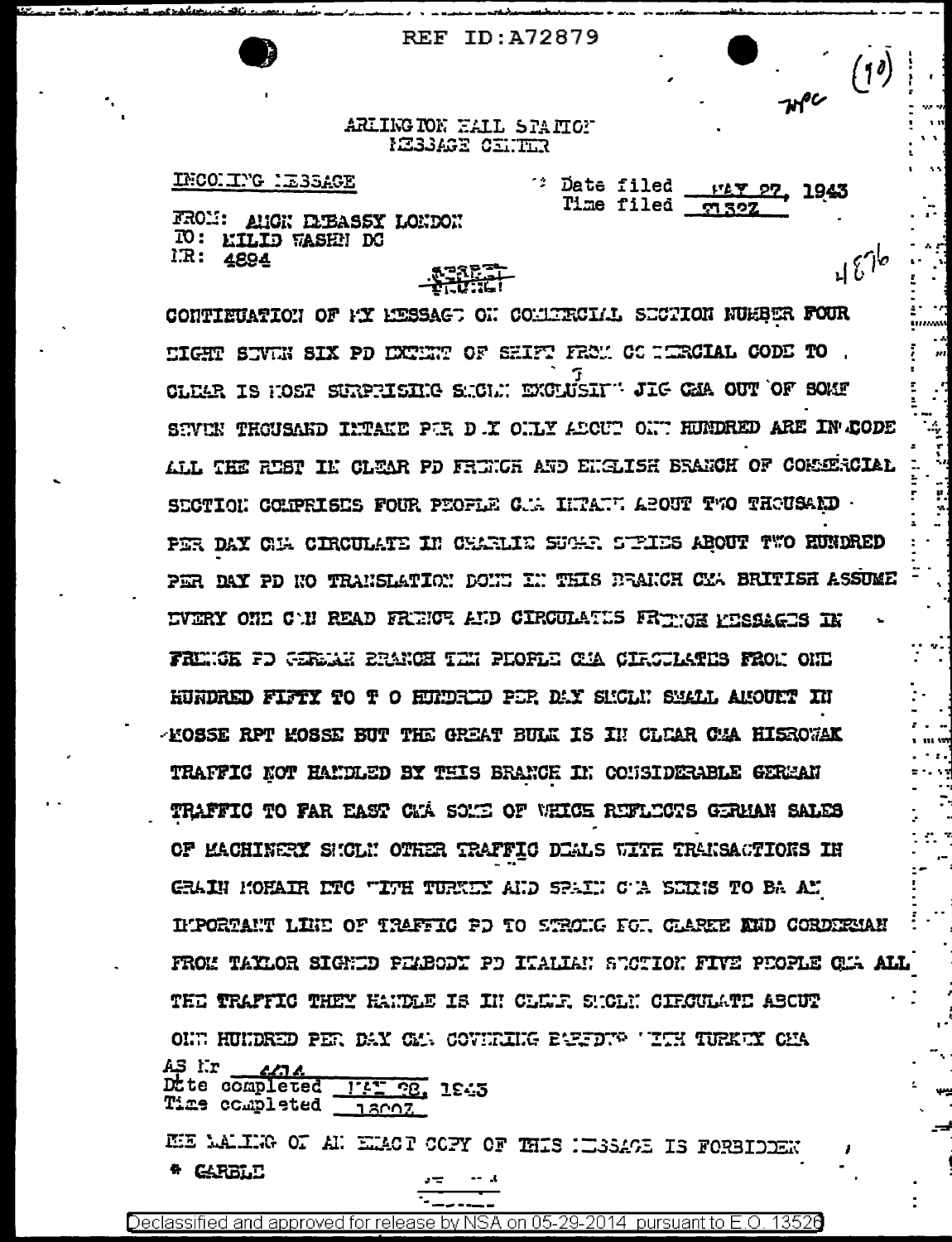## **REF ID: A72879**



ARLING TON WALL STATION **EESSAGE CENTER** 

IFCONITYG MESSAGE

| FR0!!: |  |
|--------|--|
| TO :   |  |
| FR:    |  |

| <b>Date filed</b> |  |
|-------------------|--|
| Mme filed         |  |

ILPORTANT TRADE WITH SPAIN CMA AND WOST INFORTANT PURCHASES OF RUMALIINOUADE RUNGARIAN OIL BY ITALIAN COMPANIES SUCH AS AXSP ? P.REN AXIENDA GENERALU ITALIANA PETROL PARTN AND STIRAVA ROMANA PD PCRTUGUESE CES LIE SUGAR CIRCULATION ABOUT FIFTEEN PER DAY CMA SPANISE FORTY CMA MISCELLANECUS PARTN COMPRISING HUNGARIAN JAPANESE ?<br>RULCHIAK BULGARIAN FINNISH AND ENCLAIR DARNEN PAREN ONE HUNDRED PER DAY PD CRYPTANALYTIC SECTION FIVE PERSIE HEADED BY HOOKER CEA  $ROUI1WE$ <sup>2</sup> HOSE ROUTING JOB IS TO RANDLE RISPONAL KRIKK TRAFFIC BUT ALSO DO OTHER COMMIRCIAL CIPHERS SMOLN FOR EXAMPLE ITALIAN ISTOAMSI ? CIPHER BASED ON MENGGRINI CODE USID ROME TO LISBON OA GERMAN MELCHIRS CLFHAR USED BREMEN TO TIDNTSIN AND MULDEN CHA ITALIAN CONNERCIAL ATTACHE CIPHER USED BY ANGELOND CAR AND A CIPHER WHICH LAY ON TOP OF JIG OKURA BOOK WAS FULLED OFF AND BOOK WAS TURNED OVER TO BERKELEY STREET FOR BREAKING PD PAPA THO THE SIX THOUSAID LESSAGES REJECTED BY HOOJ ARE SENT TO INFORMATION AND RECORDS BRANCH OF CUNSORSHIP WHICH REDXAMINING THEM AND SURDS ABOUT FIVE HUNDRED PER WEET TO HUN PO PARA THREE RELATIONS BETWEEN HOPE AND MEV VERY CLOSE AND MEM GEVES FORE LOTS OF STUFF TO ASSIST HIS WORK AS FOLLOWS CLM IT TELLY INTELLIGENCE REPORT CLASSIFIED S CRET TEN TO T ELVE SILCLE SPACE LEGAL SIZE PAGES CONTAINS NOTES COVERIES WE AS DEVILORMENTS ON LONG TERM Date completed Time completed

HE LALING OF AT EXACT COPY OF THIS INSSACE IS FORBIDDEN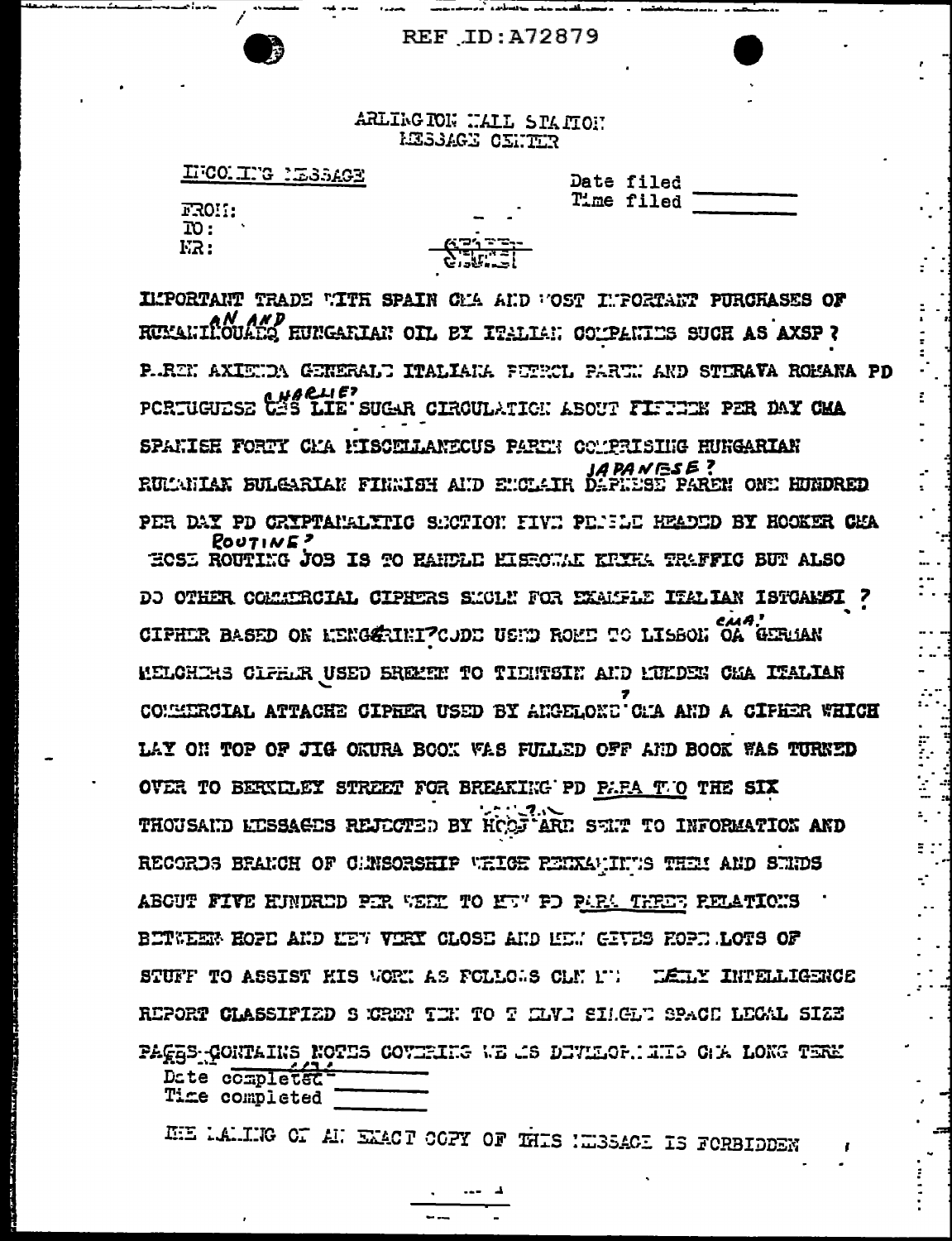## **REF ID:A72879**



ARLIKG TC! HALL STATION **IESSAGE CENTER** 

| HEORIE SESSAGE |  |
|----------------|--|
|----------------|--|

|                   | FR0!1: |  |
|-------------------|--------|--|
| $\overline{10}$ : |        |  |
| NR :              |        |  |

Date fileč Time filed

سرديد

والمشكر والمستو

SPECIAL ARTICLES CAA LIST OF OTHER MEW PAPERS WHICH CAN BE PROCURED ON RECUEST CAN ETC S.ICLN HE FAR EASTERN WEEKLY INTWILIGENCE SUMMARY CLASSIFIED SECRET TEN PAGES COVERS BROADCASTS AND OTHER INFORMATION INCLUDING CHARALLE SUGARS CAA ARRANGED BY GEOGRAPHICAL AREAS WITHIN FAR EAST WITH SPECIAL SUCTIONS ON SHIPPING AND TRADE WITH EUROPE SMOLE HE MONTHLY STATEMENT OF ACTION TAKEN SECRET TELVE PAGES ARRANGED GEOGRAPHICAL SECTIONS SPECIAL STOTIONS ON RULLEF CHA COMTRABAND COMTROL CHA LNEXY TRANSACTIONS PD KEW ALSO FURNISHES SECRET DAILY LLOYDS SHIFFING INDEX SHOWING SAILINGS AND LOCATIONS OF MIRCHANT SHIPS PD LET ALSO PUTS CUT SHORT 'EZKLY MOST SECRET CULLARY OF COMM SERIES WHICH HAS VERY LIMITED CIRCULATION PD PARA FOUR I EXAMITED MARCH FILE OF COMM SERIES COVERING SERIAL NUMBERS SEVEN FIVE FOUR ZERO TO EIGHT FIVE .ZERO ZERO ABOUT THIRTI PER DAY PD JIG KESSAGES ADVERAGED PERHAPS TWELVE PER DAY CMA USUALLY T'.0 TO FOUR FACH GERMAN PORTUGUESE SPANICH AND SWIES OMA SCATTERING FRENCH ITALIAN IURUISH BELGIAN PERSIAN AND SOUTH AMERICAN PD ALSO INCLUDED CCCASIONAL SPAKISH NAVAL ATTACHE PESSAGES BET EIN BIRLE: AND EADRID SINT DO.N TO HOPE FROM BAKER PETER CALLED (UOID NIP SERIES UN TOTE DEALING CHICFLY VITH GERUAN NAVAL SUPFLIES TO SPAKISH KAVY PD PARA FIVE ALSE E-SIILY FEAMINDD T.O DAYS OUTPUT OF CELLLID SUGARS EACH ABOUT Date completed Time completed

ME NAMING OF AN ENACT COPY OF THIS NESSAGE IS FORBIDDEN